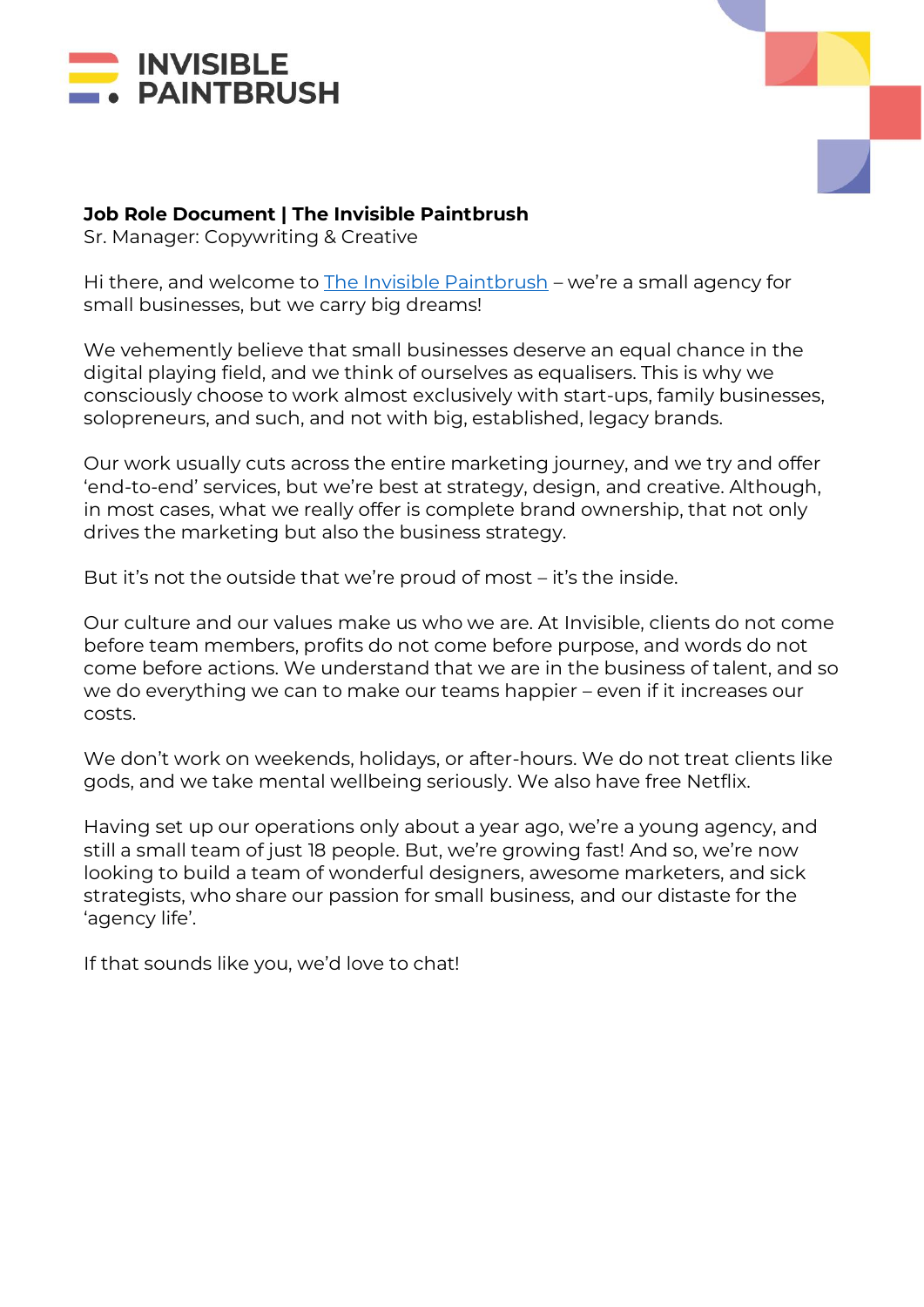



### **Designation:**

Sr. Manager – Copywriting & Creative

## **Experience:**

2 years or more of agency/marketing experience

**CTC**: 5 to 7 lacs per annum (based on skill and experience)

**Location:** Bangalore, India or Work From Home

### **One-Line Job Description:**

End to end development of branded content (copy) for digital platforms, including social media content, paid media campaigns, website content, and more.

### **Key Responsibilities:**

- Defining and executing content strategies for brands on digital platforms
- End to end content development, including copy and visual direction
- Executing content calendars in collaboration with the design team

- Liaise directly with clients to present content ideas, receive feedback, implement changes, and deploy the final output

- Track and analyse campaign performance, and share performance reports with the client

- Identify, track, and report on key performance metrics to maintain the overall health of the account and to achieve brand objectives

- Support and guide junior managers and the overall creative team with the aim of improving internal processes and efficiency of the agency as a whole

# **Key Skills:**

Copywriting, Creative Writing, Communication Skills, Campaign Planning